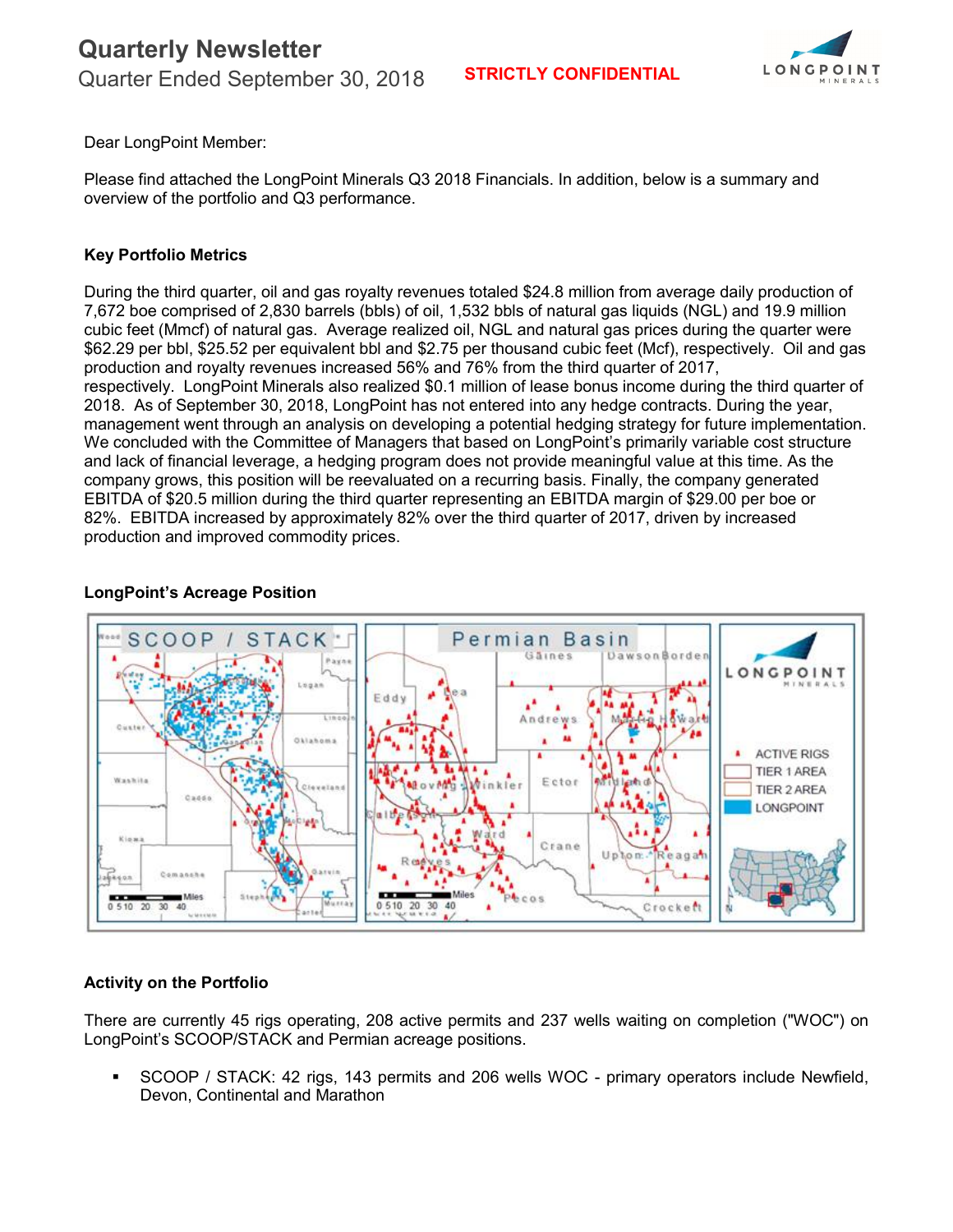## **Quarterly Newsletter**



Quarter Ended September 30, 2018 **STRICTLY CONFIDENTIAL**

Permian: 3 rigs, 65 permits and 31 wells WOC - primary operators include Pioneer, Cimarex and XTO



#### **Liquidity and 2018 Outlook**

LongPoint will issue its second distribution based on an ending Q3 2018 cash balance of \$34.2 million; it will be paid on November 30, 2018. As we look forward, the Company expects LongPoint's strong performance to continue as operators continue to drill and develop acreage on the Company's footprint. As noted in earlier communications, based on a high and low rig pace and development, LongPoint maintains expectations of exiting the year between 8,300 – 9,950 boe/d of production. With encouraging performance in 2018, the Company plans to continue its current distribution strategy of semi-annual distributions into 2019.

Please don't hesitate to contact us with any questions.

Best,

Ian Patel

Vice President, Finance and Investor Relations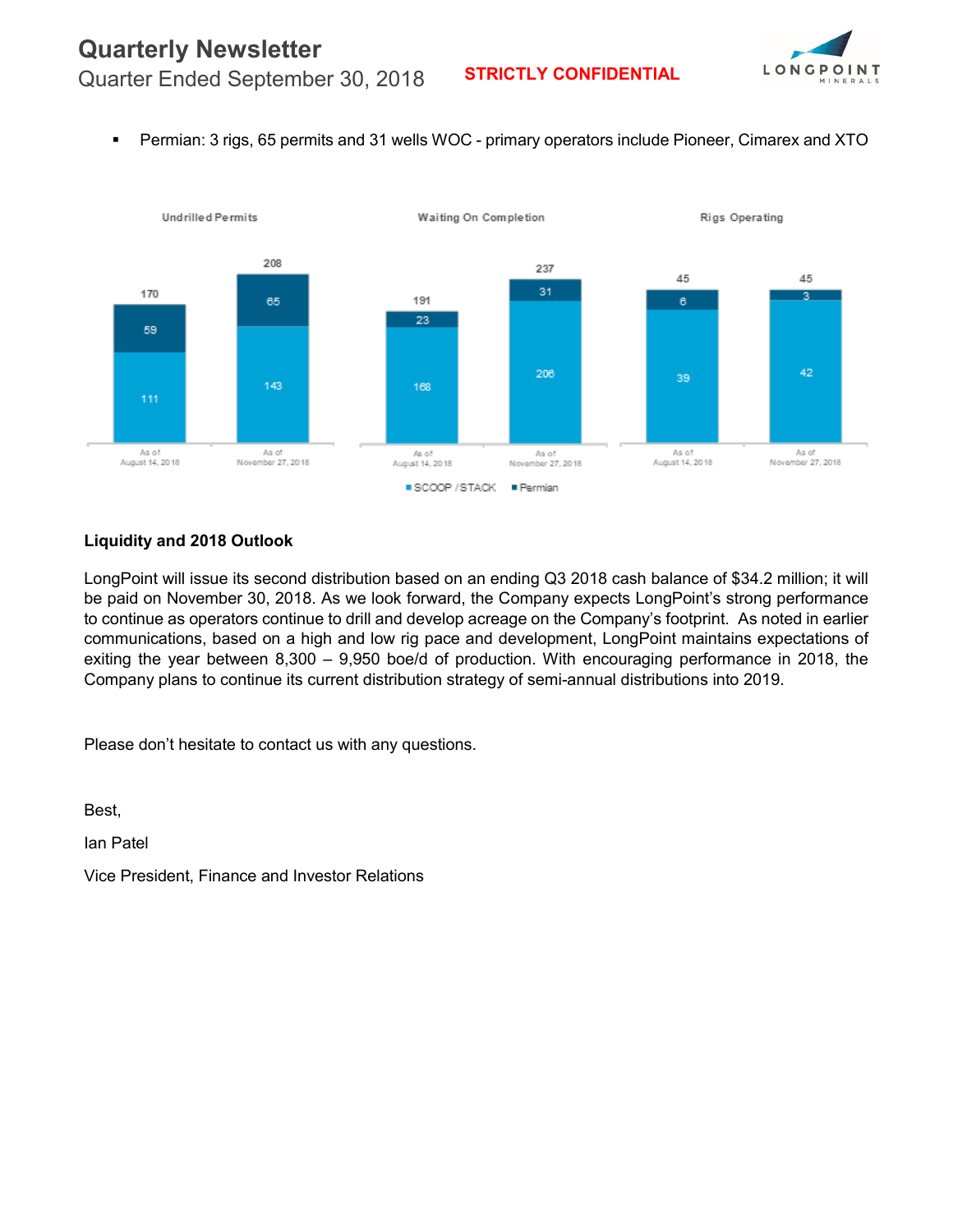**Natural Gas Prices Remain Steady.** Natural Gas prices remained stagnant in Q3 2018, averaging \$2.90/MMbtu, a slight increase from the end of June 2018 pricing, however a decrease of 3% from the third quarter of 2017. Natural gas price futures spiked in December to the highest settled price since 2014, as an early start to the winter heating months has heavily affected short-term pricing. As shown in Figure 6, Natural Gas price futures are forecasted to average \$3.05/MMbtu and \$3.16/MMbtu for 2018 and 2019, respectively, before falling to \$2.66/MMbtu in 2020. Natural Gas pipeline constraints in the Permian Basin have affected pricing, however these constraints are forecasted to improve in the second half of 2019.

#### *Figure 1. NYMEX Natural Gas Price*



**Natural Gas Inventories Remain Below 5 year Average.** Current working natural gas in storage is approximately 3.1 Tcf, roughly 16% below the average over the same period from 2012 through 2017, and 15% below levels from one year-ago. Cold temperatures have caused the lower than average inventory levels. It is estimated the U.S. could triple LNG export capacity to around 10 Bcf/d by the end of next year, leading analysts to believe 2019 will be an incredibly impactful year for U.S. LNG gas exports. The volume of total exports equates to around 13% of national natural gas consumption on average over the past year.



*Figure 2. Underground Natural Gas Working Storage*

**Oil Prices Remain Above \$60/Bbl in Q3 2018.** During the third quarter of 2018, oil prices averaged \$68.01/Bbl, an increase of approximately 48% from the third quarter of 2017 and a slight increase from the second quarter of 2018. Following the third quarter, oil prices experienced the longest consecutive day decline (12 days) since WTI started trading in 1983. Markets are anxiously awaiting OPEC's December 6<sup>th</sup> decision of whether to cut production by approximately 1.4 million barrels per day will materialize. Crude oil futures project pricing to average \$56.76 during December before falling to \$51.14 and \$51.82 for 2019 and 2020, respectively.

**Crude Oil Stocks Decrease in Q3.** Crude oil stocks, excluding strategic petroleum reserves, averaged 435.1 *Figure 3. NYMEX Crude Oil Price*



million barrels in Q3 2018. These reserves are approximately 14% below the average over the same period from 2012 through 2017, and also 14% lower than the average during Q3 2017. The Q3 2018 inventory level equates to approximately 23 days of supply on average over the quarter. Following the third quarter, U.S. crude stocks have risen for more than 10 consecutive weeks, exacerbating expectations for a global inventory glut.

#### *Figure 4. Crude Oil Stocks Excluding the Strategic Reserve*



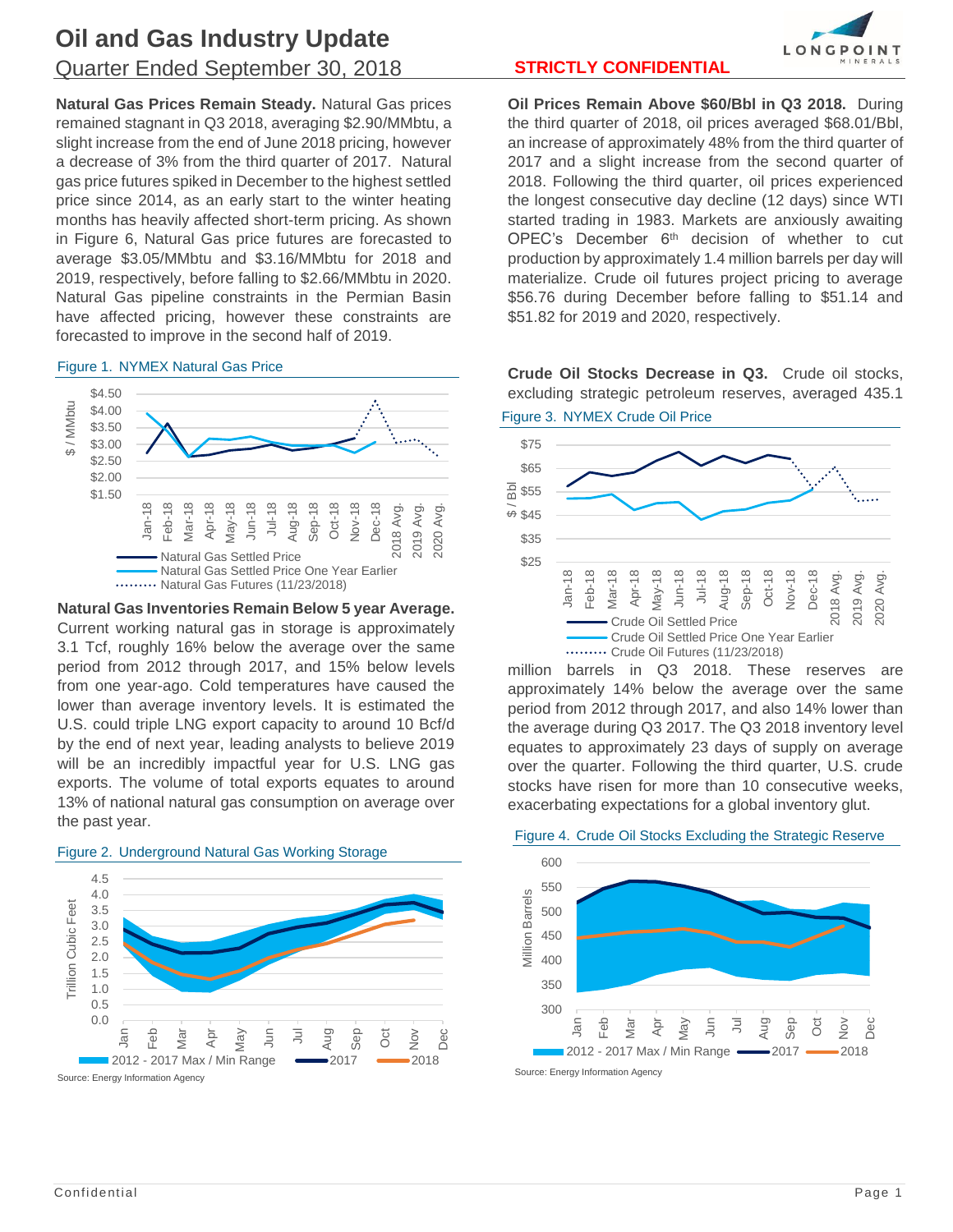## **Oil and Gas Industry Update** Quarter Ended September 30, 2018 **STRICTLY CONFIDENTIAL**

**Rig Count Holds Above 850.** The number of horizontal rigs in the U.S. has increased 7% in 2018 to 853 from approximately 798 at the end of 2017. The Permian Basin lost 30 rigs over the quarter, but continues to see the most drilling activity as 65 rigs have been added in 2018. The second most active basin in the United States remains the Gulf Coast Basin, which lost two rigs during the third quarter but maintains a total of 150 rigs currently active. Finally, the Anadarko Basin continues to be the third most active basin, which lost seven rigs in the third quarter to a total of 136 rigs.



#### *Figure 5. North American Horizontal Rig Count Since 2006*

The Permian Basin continues to remain the most active basin in the U.S, as production output is expected to sail past 3.3 million barrels per day by year-end and increase to 3.9 million barrels per day by the end of 2019. The Permian basin is expected to account for more than half of the growth in crude oil production in 2019. Overall, LongPoint's target basins continue to be the most active basins in the lower 48 for oil and natural gas development.

#### *Figure 6. Current Horizontal Drilling Rigs by Major Basin*



# LONGPOINT

**Record Quarter for Total Transaction Value.** During the third quarter of 2018, there were a total of 45 oil and gas transactions which is a 15% decrease compared to the third quarter of 2017. Total transaction value was up 420% year-over-year for a total deal value of \$122.8 billion. Four mega deals of \$5.0 billion or more occurred, representing 82% of the third quarter's total deal value. Midstream deals dominated total transaction value, accounting for 66% of third quarter total deal value as strategic MLP to C-Corp conversions continue. Upstream deals led all transaction volume in the third quarter, accounting for 27 deals. The Permian Basin reclaimed the title of most active basin for shale deals, accounting for five upstream deals for a total deal value of \$19.9 billion. Notable third quarter transactions in the Permian included BP's acquisition of BHP Billiton and Diamondback Energy's acquisition of Energen. Downstream's total deal value was down 95% from the second quarter, accounting for \$1.5 billion of deal value over three transactions in the third quarter. Oil prices stabilizing above break-even points enabled acquisition activity. Analysts forecast industry consolidation to continue as companies divest non-core assets and look to optimize current portfolios including bolt-on acquisitions.

#### *Figure 7. Oil and Gas M&A Activity*



Source: PWC, IHS Herold

Note: The figures above include U.S. transactions with value greater than \$50 million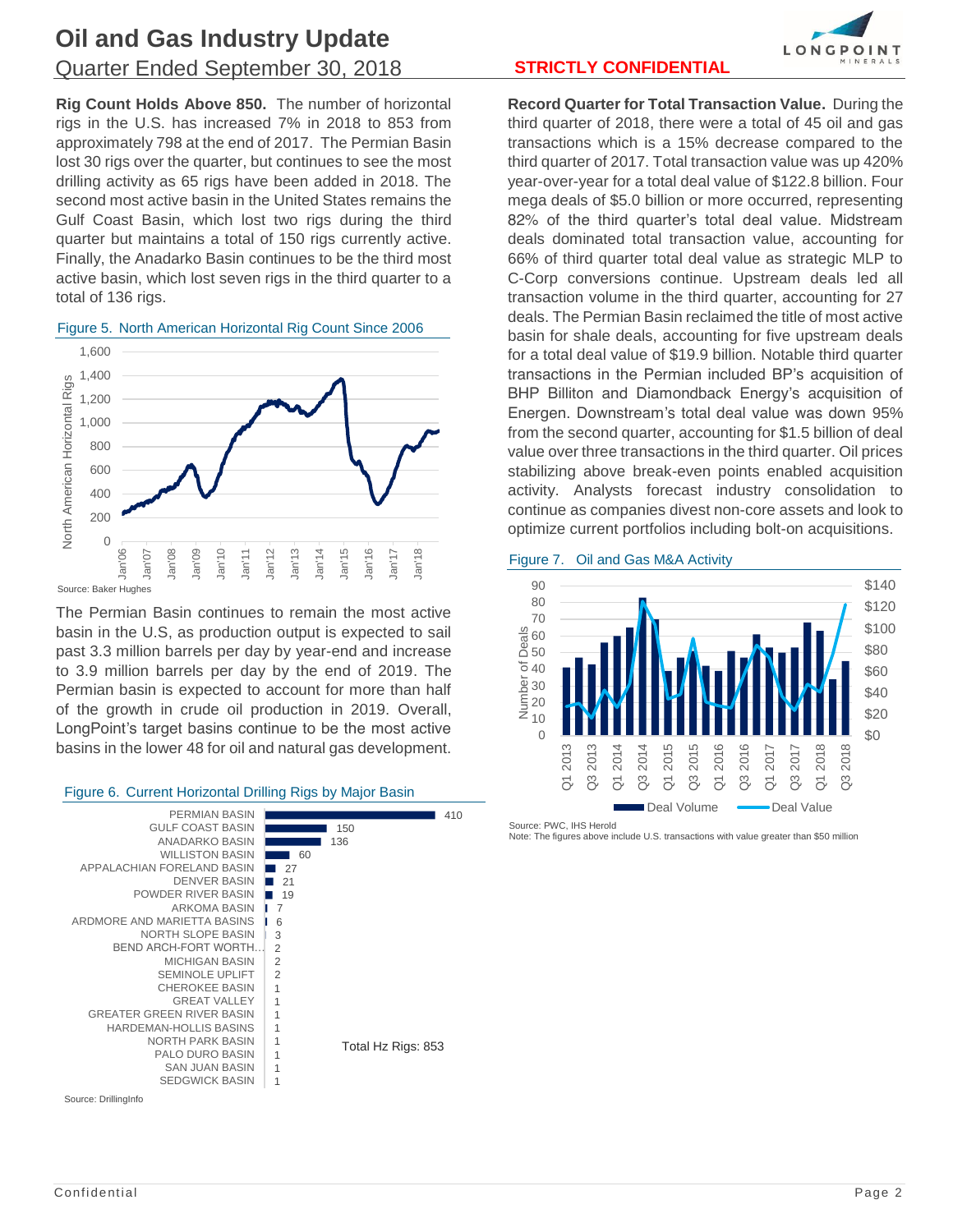## **STATEMENTS OF OPERATIONS (unaudited) (in thousands, except production and per unit data)**

|                                          | <b>Nine Months Ended</b><br>September 30, |        |      |        |  |
|------------------------------------------|-------------------------------------------|--------|------|--------|--|
|                                          | 2018                                      |        | 2017 |        |  |
| <b>REVENUES</b>                          |                                           |        |      |        |  |
| Oil and gas sales                        | \$                                        | 70,947 | \$   | 35,132 |  |
| Lease bonus income                       |                                           | 865    |      | 1,653  |  |
| Total revenues                           |                                           | 71,812 |      | 36,785 |  |
| <b>OPERATING EXPENSES</b>                |                                           |        |      |        |  |
| Transportation and transmission          |                                           | 3,075  |      | 569    |  |
| Severance and other taxes                |                                           | 2,925  |      | 2,459  |  |
| Depletion                                |                                           | 9,777  |      | 3,882  |  |
| General and administrative               |                                           | 6,751  |      | 8,367  |  |
| Total operating expenses                 |                                           | 22,528 |      | 15,277 |  |
| <b>OPERATING INCOME</b>                  |                                           | 49,284 |      | 21,508 |  |
| <b>OTHER INCOME</b>                      |                                           |        |      |        |  |
| Financing costs                          |                                           | (7)    |      |        |  |
| Amortization of deferred financing costs |                                           | (11)   |      |        |  |
| Other income, net                        |                                           | 1,000  |      | 748    |  |
| Total other income (expense), net        |                                           | 982    |      | 748    |  |
| <b>NET INCOME</b>                        | \$                                        | 50,266 | \$   | 22,256 |  |
| <b>EBITDA</b>                            | \$                                        | 60,061 | \$   | 26,138 |  |
| <b>OPERATING STATISTICS:</b>             |                                           |        |      |        |  |
| Gas production (Mcf/d)                   |                                           | 18,857 |      | 8,245  |  |
| Oil production (Bbl/d)                   |                                           | 2,766  |      | 1,925  |  |
| NGL production (Bbl/d)                   |                                           | 1,384  |      | 677    |  |
| Oil equivalent production (BOE/d)        |                                           | 7,293  |      | 3,976  |  |
| Gas price (\$/Mcf)                       |                                           | 2.73   | \$   | 2.96   |  |
| Oil price (\$/Bbl)                       | \$<br>\$                                  | 63.07  | \$   | 47.11  |  |
| NGL price (\$/Bbl)                       |                                           | 24.58  | \$   | 20.05  |  |
| Transportation and transmission/BOE      | \$<br>\$                                  | 1.54   | \$   | 0.52   |  |
| Depletion/BOE                            |                                           | 4.91   | \$   | 3.58   |  |
| G&A/BOE                                  | \$                                        | 3.39   | \$   | 7.71   |  |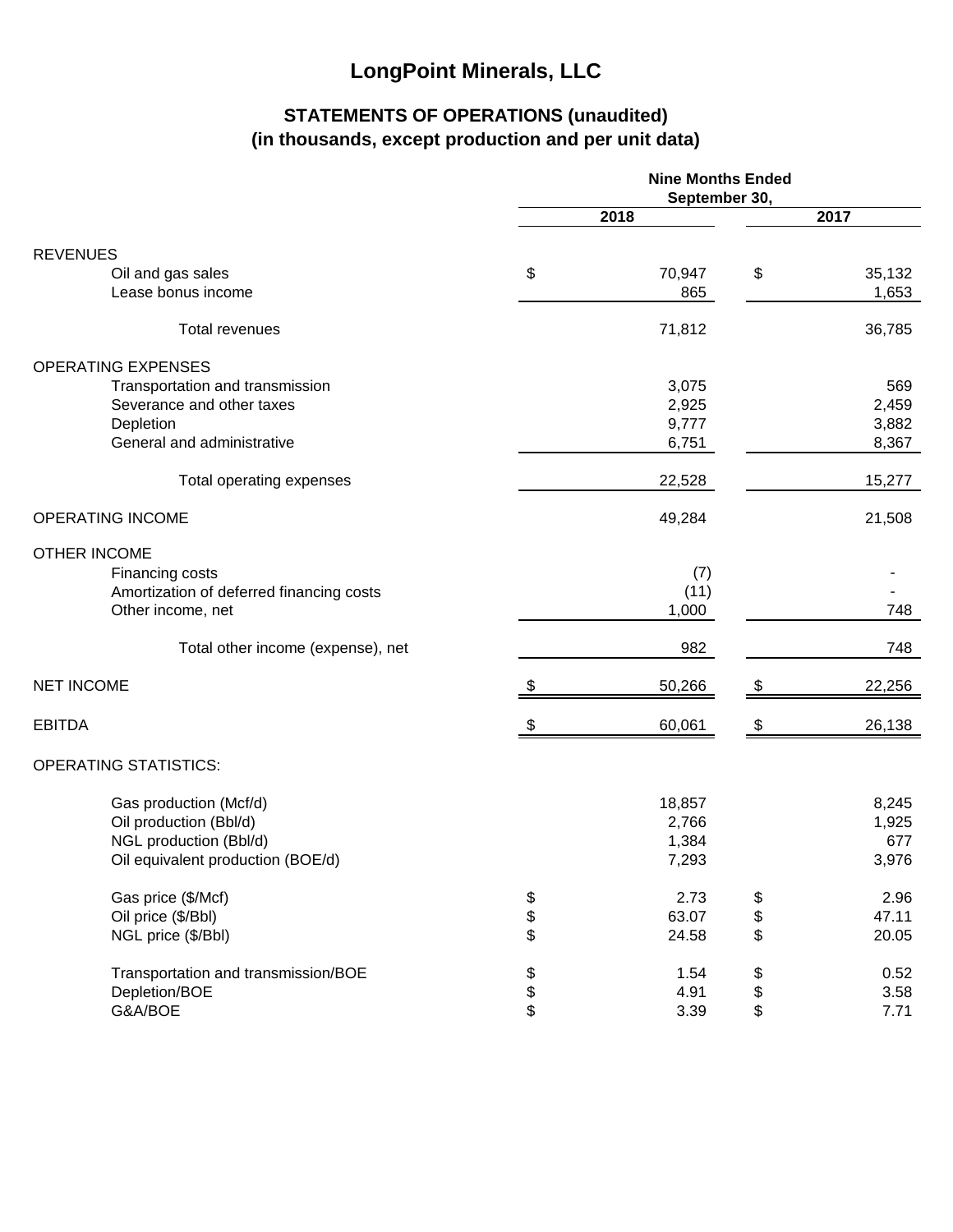## **STATEMENTS OF OPERATIONS (unaudited) (in thousands, except production and per unit data)**

|                                          | <b>Quarter Ended</b><br>September 30, |        |          |        |  |
|------------------------------------------|---------------------------------------|--------|----------|--------|--|
|                                          | 2018                                  |        |          | 2017   |  |
| <b>REVENUES</b>                          |                                       |        |          |        |  |
| Oil and gas sales                        | \$                                    | 24,831 | \$       | 14,131 |  |
| Lease bonus income                       |                                       | 70     |          | 1,454  |  |
| <b>Total revenues</b>                    |                                       | 24,901 |          | 15,585 |  |
| <b>OPERATING EXPENSES</b>                |                                       |        |          |        |  |
| Transportation and transmission          |                                       | 959    |          | 311    |  |
| Severance and other taxes                |                                       | 1,807  |          | 945    |  |
| Depletion                                |                                       | 3,455  |          | 1,617  |  |
| General and administrative               |                                       | 2,079  |          | 3,316  |  |
| Total operating expenses                 |                                       | 8,300  |          | 6,189  |  |
| <b>OPERATING INCOME</b>                  |                                       | 16,601 |          | 9,396  |  |
| OTHER INCOME (EXPENSE)                   |                                       |        |          |        |  |
| Financing costs                          |                                       | (7)    |          |        |  |
| Amortization of deferred financing costs |                                       | (11)   |          |        |  |
| Other income net                         |                                       | 409    |          | 245    |  |
| Total other income (expense), net        |                                       | 391    |          | 245    |  |
| <b>NET INCOME</b>                        | S                                     | 16,992 | \$       | 9,641  |  |
| <b>EBITDA</b>                            | \$                                    | 20,465 | \$       | 11,258 |  |
| <b>OPERATING STATISTICS:</b>             |                                       |        |          |        |  |
| Gas production (Mcf/d)                   |                                       | 19,859 |          | 10,640 |  |
| Oil production (Bbl/d)                   |                                       | 2,830  |          | 2,302  |  |
| NGL production (Bbl/d)                   |                                       | 1,532  |          | 840    |  |
| Oil equivalent production (BOE/d)        |                                       | 7,672  |          | 4,915  |  |
| Gas price (\$/Mcf)                       |                                       | 2.75   |          | 2.91   |  |
| Oil price (\$/Bbl)                       | \$                                    | 62.29  | \$<br>\$ | 46.15  |  |
| NGL price (\$/Bbl)                       | \$                                    | 25.52  | \$       | 19.55  |  |
| Transportation and transmission/BOE      |                                       | 1.36   | \$       | 0.69   |  |
| Depletion/BOE                            | \$\$\$                                | 4.90   | \$       | 3.58   |  |
| G&A/BOE                                  |                                       | 2.95   | \$       | 7.33   |  |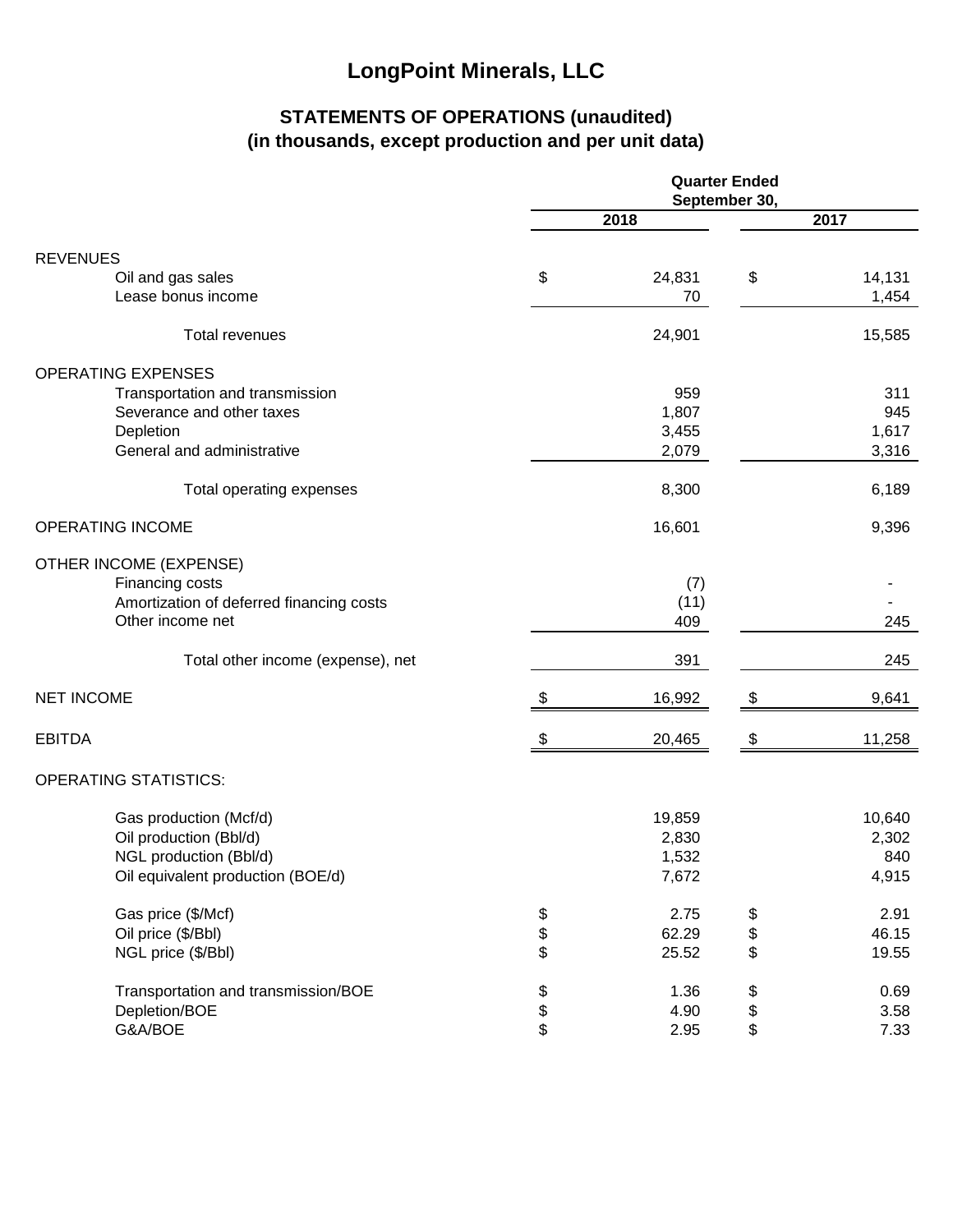#### **BALANCE SHEETS (unaudited) (in thousands)**

|                                                                               |     | <b>September 30, 2018</b> | December 31, 2017 |           |  |
|-------------------------------------------------------------------------------|-----|---------------------------|-------------------|-----------|--|
| <b>ASSETS</b>                                                                 |     |                           |                   |           |  |
| <b>CURRENT ASSETS:</b>                                                        |     |                           |                   |           |  |
| Cash and cash equivalents                                                     | \$  | 34,218                    | \$                | 27,430    |  |
| Accounts receivable                                                           |     | 21                        |                   | 118       |  |
| Accrued oil and gas sales                                                     |     | 19,151                    |                   | 11,999    |  |
| Total current assets                                                          |     | 53,390                    |                   | 39,547    |  |
| PROPERTY AND EQUIPMENT, at cost:                                              |     |                           |                   |           |  |
| Oil and gas properties, on the basis of full cost method of accounting:       |     |                           |                   |           |  |
| Proved properties                                                             |     | 313,581                   |                   | 312,001   |  |
| Unproved properties                                                           |     | 519,608                   |                   | 512,829   |  |
| Accumulated depletion                                                         |     | (20, 904)                 |                   | (11, 127) |  |
| Total oil and gas properties, net                                             |     | 812,285                   |                   | 813,703   |  |
| <b>OTHER LONG-TERM ASSETS:</b>                                                |     |                           |                   |           |  |
| Deferred financing costs, net of amortization                                 |     | 656                       |                   |           |  |
| Total other long-term assets                                                  |     | 656                       |                   |           |  |
| <b>TOTAL ASSETS</b>                                                           | -SS | 866,331                   | \$                | 853,250   |  |
| <b>LIABILITIES AND MEMBERS' EQUITY</b>                                        |     |                           |                   |           |  |
|                                                                               |     |                           |                   |           |  |
| <b>CURRENT LIABILITIES:</b><br>Accounts payable and accrued expenses          | \$  | 2,557                     | \$                | 3,155     |  |
| <b>COMMITMENTS AND CONTINGENCIES</b>                                          |     |                           |                   |           |  |
| <b>MEMBERS' EQUITY:</b>                                                       |     |                           |                   |           |  |
| Members' equity, net of placement fees of \$17,932 and \$17,932, respectively |     | 863,774                   |                   | 850,095   |  |
| <b>TOTAL LIABILITIES AND MEMBERS' EQUITY</b>                                  | \$  | 866,331                   | \$                | 853,250   |  |
|                                                                               |     |                           |                   |           |  |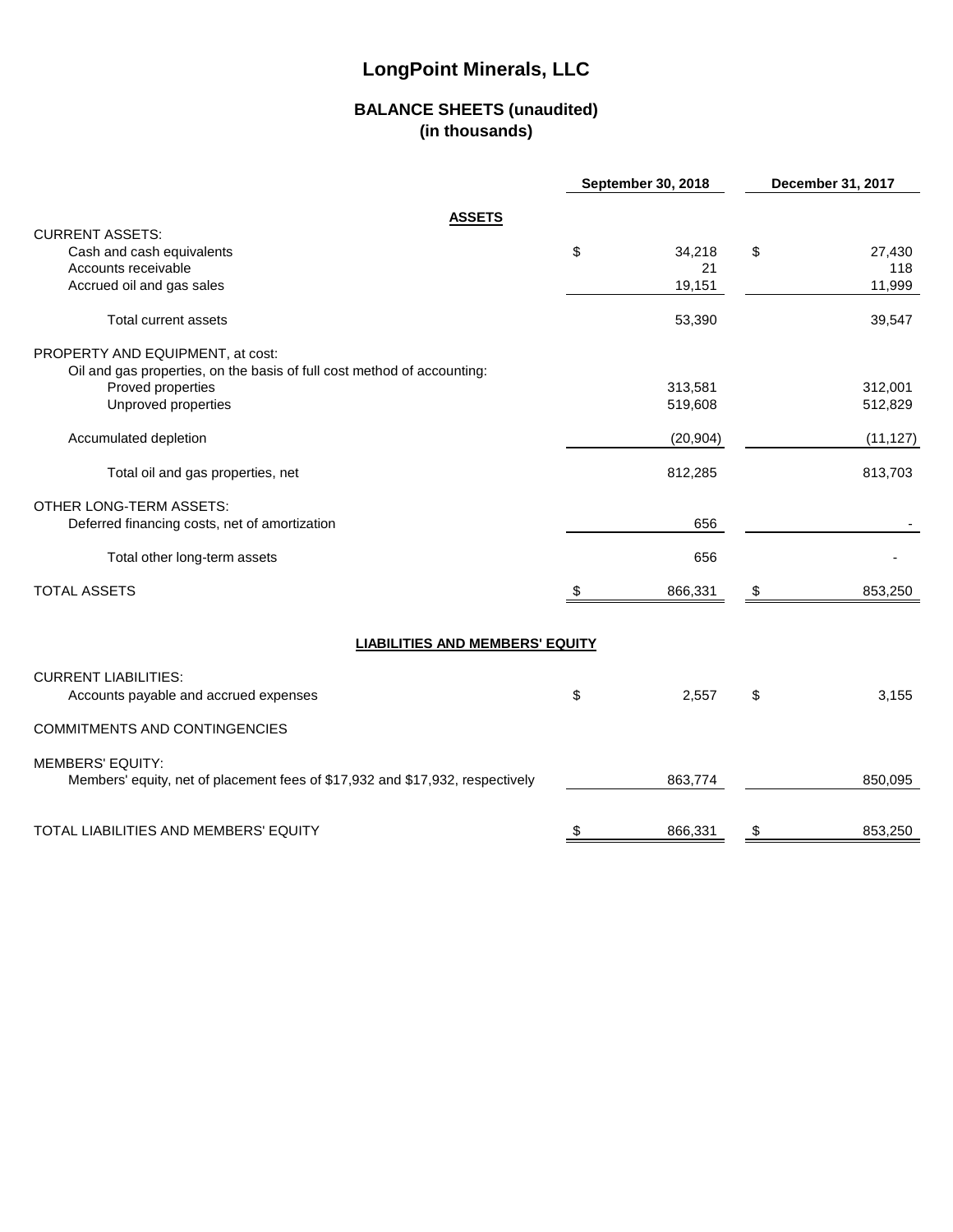#### **STATEMENTS OF MEMBERS' EQUITY (unaudited) (in thousands)**

|                              | <b>CLASS A</b>           |    | <b>CLASS B</b> | <b>CLASS D</b> |    | <b>TOTAL</b> |
|------------------------------|--------------------------|----|----------------|----------------|----|--------------|
| BALANCES, JANUARY 1, 2017    | \$<br>9,060              | \$ | 422,517        | \$             | \$ | 431,577      |
| Capital contributions        | 8,017                    |    | 185,584        | 195,883        |    | 389,484      |
| Net Income                   | 458                      |    | 16,926         | 4,872          |    | 22,256       |
| <b>Placement Fees</b>        |                          |    |                | (4,280)        |    | (4,280)      |
| Members' distributions       | $\overline{\phantom{a}}$ |    | (196)          | (58)           |    | (254)        |
| BALANCES, September 30, 2017 | 17,535                   |    | 624,831        | 196,417        | S  | 838,783      |
| BALANCES, JANUARY 1, 2018    | \$<br>17,680             | \$ | 633,375        | \$<br>199,040  | \$ | 850,095      |
| Net Income                   | 1,035                    |    | 38,228         | 11,003         |    | 50,266       |
| Members' distributions       | (754)                    |    | (27, 824)      | (8,009)        |    | (36, 587)    |
| BALANCES, September 30, 2018 | 17,961                   | S  | 643,779        | \$<br>202,034  | \$ | 863,774      |